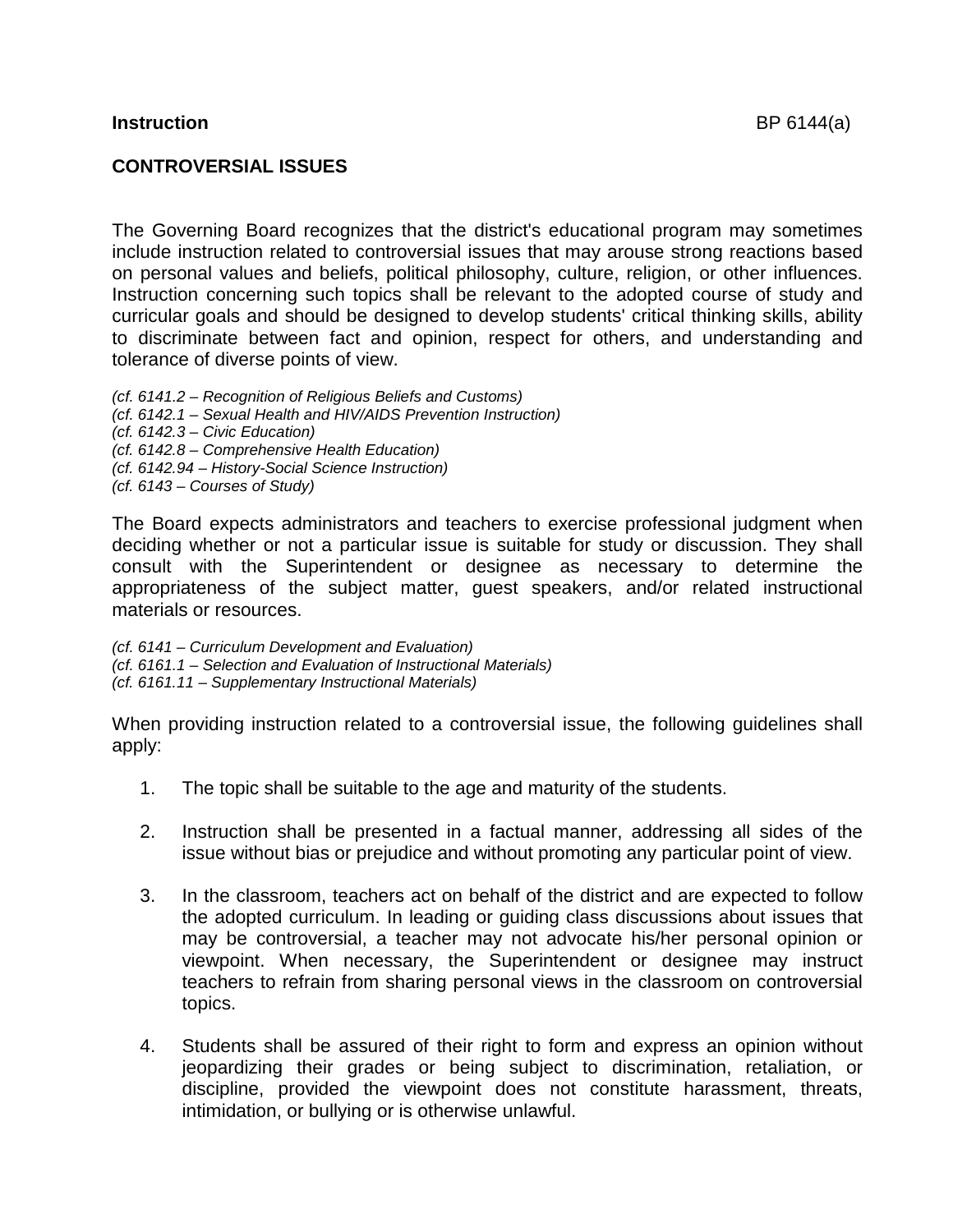## **CONTROVERSIAL ISSUES** (continued)

- *(cf. 5022 Student and Family Privacy Rights)*
- *(cf. 5121 Grades/Evaluation of Student Achievement)*
- *(cf. 5145.2 Freedom of Speech/Expression)*
- *(cf. 6145.5 Student Organizations and Equal Access)* 
	- 5. Students shall be informed of conduct expected during such instruction and the importance of being courteous and respectful of the opinions of others.

*(cf. 5131 – Conduct) (cf. 5131.2 – Bullying) (cf. 5137 – Positive School Climate)* 

- 6. Adequate factual information shall be provided to help students objectively analyze and evaluate the issue and draw their own conclusions.
- 7. The instruction shall not reflect adversely upon persons because of their race, ethnicity, national origin, sex, sexual orientation, gender identity or expression, disability, religion, or any other basis prohibited by law.

*(cf. 0410 – Nondiscrimination in District Programs and Activities) (cf. 5145.3 – Nondiscrimination/Harassment) (cf. 5145.9 – Hate-Motivated Behavior)* 

8. The subject matter of the instruction shall not otherwise be prohibited by state or federal law.

When a guest speaker is invited to make a presentation related to a controversial issue, the Superintendent or designee shall notify him/her of this policy and the expectations and goals regarding the instruction.

*(cf. 6145.8 – Assemblies and Special Events)* 

When required by law parents/quardians shall be notified prior to instruction regarding controversial issues that they may request in writing that their student be excused from the instruction. Students whose parents/guardians decline such instruction will be offered an alternative assignment/activity of similar educational value.

A student or parent/guardian with concerns regarding instruction about controversial issues may communicate directly with the teacher or principal and/or use appropriate district complaint procedures.

*(cf. 1312.1 – Complaints Concerning District Employees)* 

*(cf. 1312.2 – Complaints Concerning Instructional Materials)*